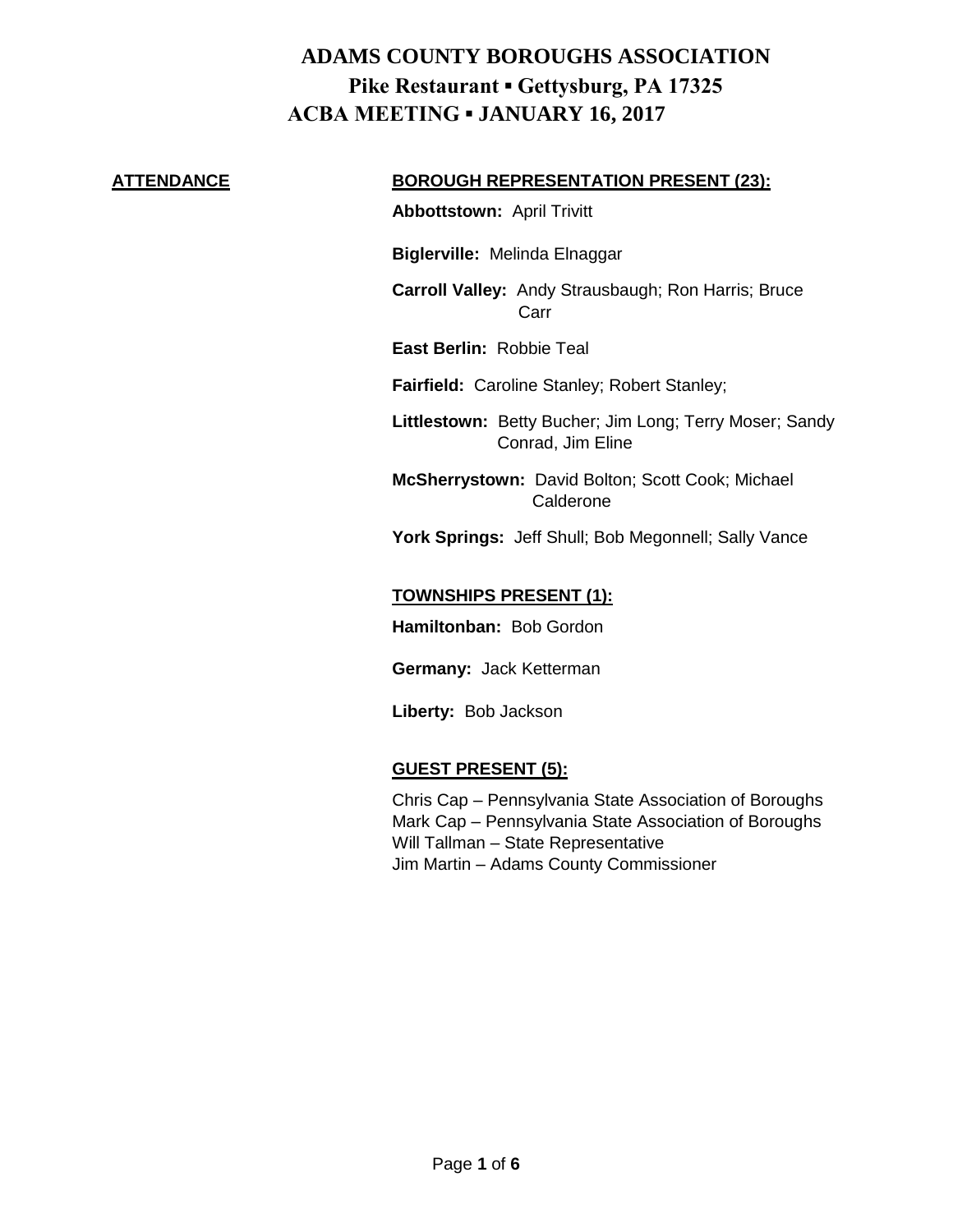| <b>CALL TO ORDER</b>                         | The Adams County Boroughs Association met in session<br>and the meeting was called to order at 6:15 p.m. by Ron<br>Harris and the Pledge of Allegiance was recited.                                                                                                                                                                                                                                                                                                                           |
|----------------------------------------------|-----------------------------------------------------------------------------------------------------------------------------------------------------------------------------------------------------------------------------------------------------------------------------------------------------------------------------------------------------------------------------------------------------------------------------------------------------------------------------------------------|
| <b>ROUND TABLE</b>                           | Introductions were made by all in attendance.                                                                                                                                                                                                                                                                                                                                                                                                                                                 |
| <b>MINUTES</b>                               | A motion was made Michael Caldrone and seconded<br>by David Bolton to approve the minutes from the<br>November 21, 2016 meeting with the following<br>corrections to the Election of Officers:<br><b>Resolution and Policy - delete Stan Wannop</b><br>$\bullet$<br>and replace with David Bolton<br><b>ACTPO - add Dave Hazlett</b><br>$\bullet$<br>Add to the list the PSAB Board Rep - David<br><b>Bolton</b><br>Motion adopted.                                                           |
| <b>FINANCIAL REPORT</b>                      |                                                                                                                                                                                                                                                                                                                                                                                                                                                                                               |
| <b>TREASURER:</b><br><b>ANDY STRAUSBAUGH</b> | Treasurer, Andy Strausbaugh reported the following:<br>Balance as of November 21, 2016 \$2,717.75<br>Receipts for 29 meals @ \$10  \$ 290.00<br>0.00<br>Expenses for 29 meals @ \$10  \$ 290.00<br>40.00<br>Balance as of December 31, 2016  \$2,677.75<br>A motion was made by Melinda Elnaggar and<br>seconded by James Eline to accept the Treasurers<br>Report as read by Andy Strausbaugh. Motion adopted.<br>A plaque was presented to Andy Strausbaugh for his 33<br>years of service. |
| <b>ACBA BUSINESS</b>                         |                                                                                                                                                                                                                                                                                                                                                                                                                                                                                               |
| <b>NEWSLETTER REVIEW</b>                     | <b>RADAR BILL</b><br>The radar bill for municipal police will be reintroduced in<br>both chambers. Senator Randy Vulkovich's and<br>Representative Harry Readshaw have both circulated co-<br>sponsorship memoranda to introduce the same radar bill<br>that passed the senate last year. Senator Vulkovich's bill                                                                                                                                                                            |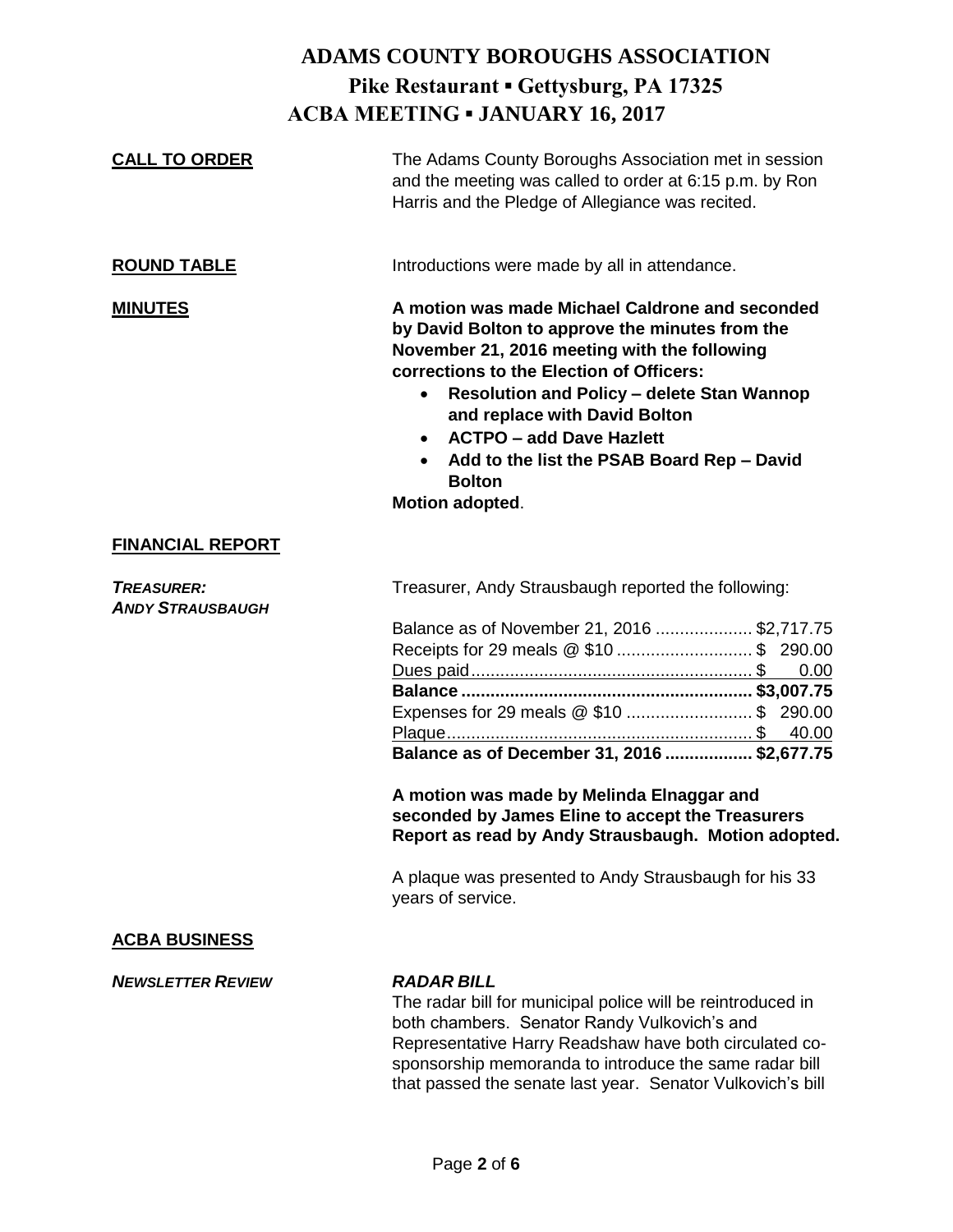(Senate Bill 535) has 10 co-sponsors and Representative Readshaw's bill (House Bill 43) has 15 co- sponsors.

There have been changes to the legislation since the bill was in session last. These changes include:

- A revenue cap on the amount of money a municipality may keep from speeding tickets (20%) of their municipal budget)
- Requires a municipality to adopt an ordinance to allow police to use radar

 Calibration standards for the use of radar guns This legislation is also supported by the "Coalition to Eliminate the Prohibition against Municipal Police Using Radar", which includes the PA Chiefs of Police Association, PA Municipal League, Pennsylvania State Association of Boroughs, PA Association of Township Commissioners, Pennsylvania State Association of Township Supervisor, Pennsylvania State Mayors' Association and Bike Pittsburgh.

### *ELIMINATE ZONING OF TOWERS AND ANTENNAS*

Four wireless companies (Sprint, AT&T, Verizon and T-Mobile) have drafted a bill for introduction in the Pennsylvania General Assembly that would:

- Strip municipalities of their right to control the construction and location of wireless facilities in the public rights-of-way; and
- Effectively eliminate the right of municipalities to assess fees for such facilities

Industry experts predict that the number of DAS towers and antennas in the rights-of-way will grow exponentially over the next several years. Many PA municipalities have amended their Zoning Codes to address these new facilities while still being able to manage their rights-of-way and preserve the character of their communities. If this bill, "Wireless Infrastructure Deployment Act", is enacted, it would prohibit municipalities from using their zoning authority to control the construction and location of towers and antennas in the rights-of-way. It would also make it nearly impossible for municipalities to assess fees or negotiate rental payments for those facilities. This means a wireless contractor could come in and erect a wireless tower, 120' tall, along any roads in a municipality including residential areas and the municipality would have no control over this. The only document that could be required by the municipality is a building permit.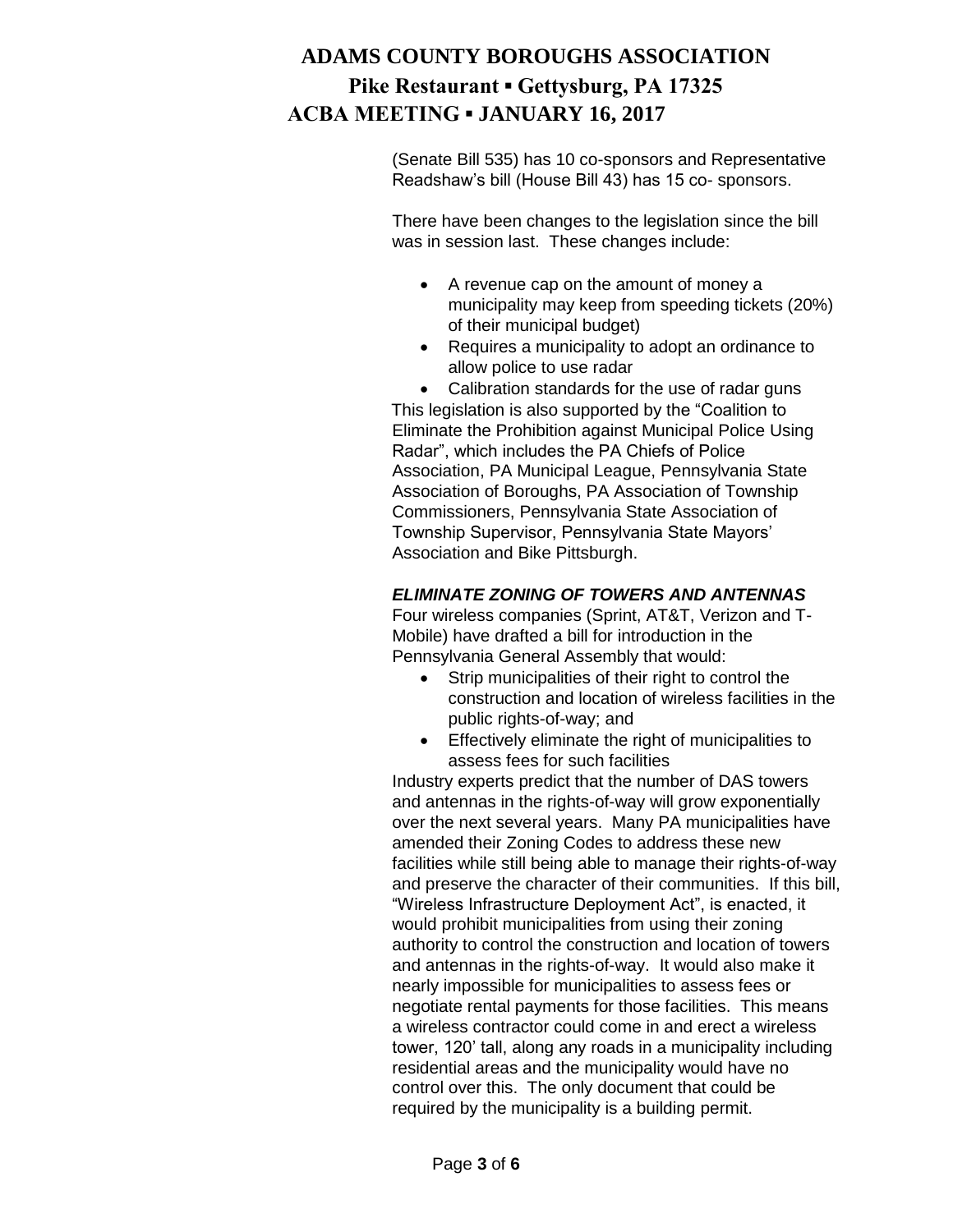#### *ELECTRONIC RECYCLING PROGRAM*

Washington Township has a Refuse Transfer Station. Electronic devices are accepted on Tuesday and Wednesdays from 8am to 4pm. The rate is \$.45 per pound with a \$25.00 minimum per trip. The amount of electronics per trip are not limited.

### **PENNDOT ELIMINATES LICENSE REGISTRATION STICKERS**

As of January 1, 2017 Pennsylvania license plate registration sticker will be eliminated. The sticker has been replaced with an Automated License Plate Reader that provides law enforcement to verify expired vehicle registrations. Customers who renew online will be able to save a copy of and print a permanent registration card on demand. Future plans for PennDOT include allowing customers to upload their registration cards to their smart phones and eliminate the requirement to print a copy registration.

### *PENNSYLVANIA DRIVERS LICESE RESTRICTIONS*

As of January 30, 2017 the Pennsylvania driver's license will no longer be able to be used to enter federal facilities. By 2018, the license will not be a suitable form of identification for boarding a commercial flight. Pennsylvania is one of five states that have not met the requirements of the REAL ID Act of 2005, which was passed as a security measure after the September 11 attacks.

### *RAPID BRIDGE REPLACEMENT PROJECT*

The Rapid Bridge Replacement Project is progressing, with many communities having the ability to drive over newly constructed bridges that are designed to last over 100 years. Each bridge will undergo a 25-year maintenance period that hold PWKP responsible for general maintenance operations such as; bridge inspections, filling potholes and making day-to-day repairs due to accidents and normal wear and tear.

#### *LEGISLATIVE REPORT ACTS SIGNED INTO LAW AFFECTING BOROUGHS*

There are many Acts that have been signed into law that are affecting Borough's across Pennsylvania. There are 14 Acts which are attached to the minutes for review.

**RECESS** A 40-minute recess was taken for dinner.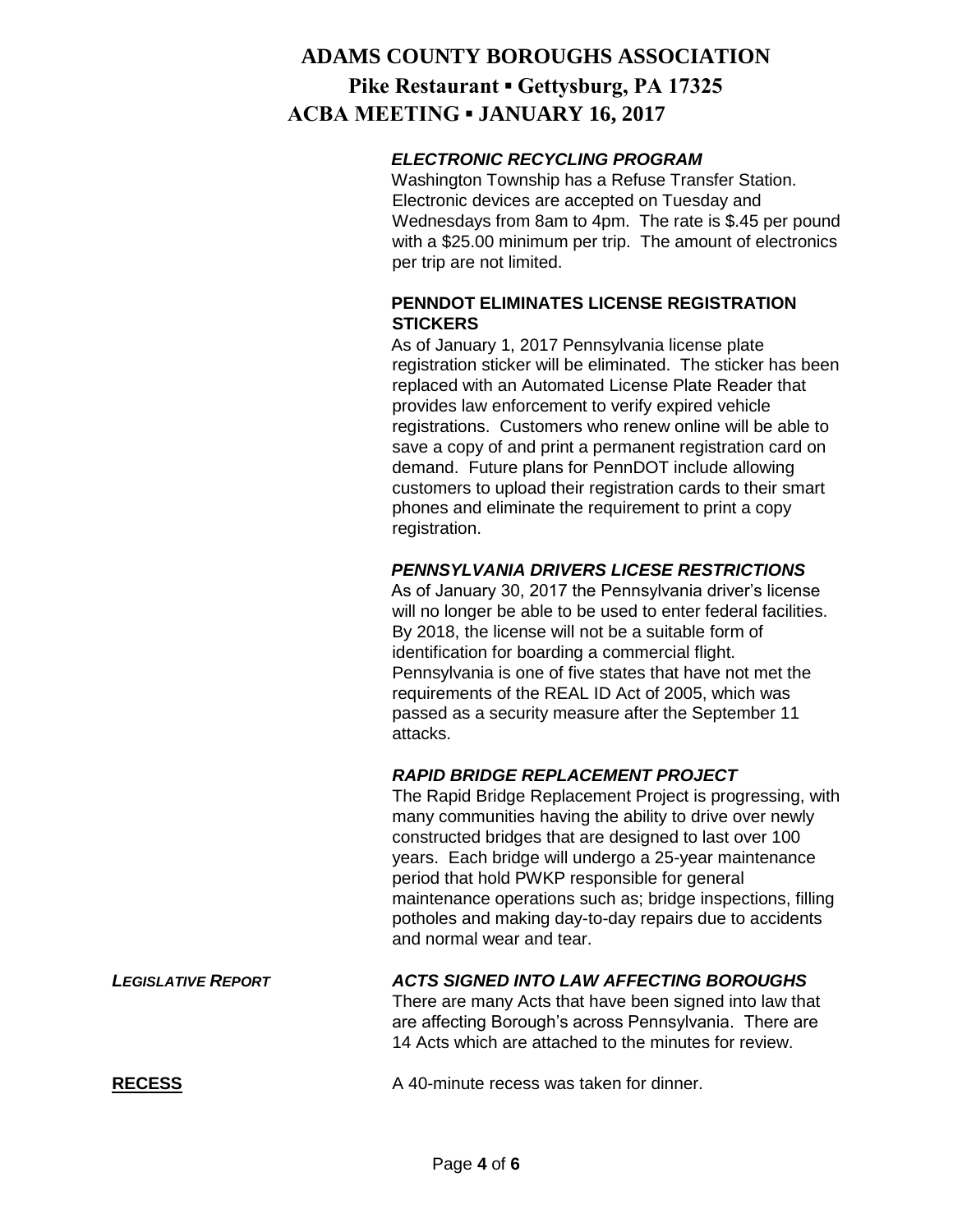#### **GUEST SPEAKER(S)**

| <b>CHRIS CAP, PSAB EXECUTIVE</b> | Chris Cap with PSAB discussed the following;                                                                                                                                                                                                                                                                                                                                                                                                                                                                                                                                                                           |
|----------------------------------|------------------------------------------------------------------------------------------------------------------------------------------------------------------------------------------------------------------------------------------------------------------------------------------------------------------------------------------------------------------------------------------------------------------------------------------------------------------------------------------------------------------------------------------------------------------------------------------------------------------------|
|                                  | The General Assembly has reorganized for the 2017-2018<br>session. Representative Stan Saylor of York will serve as<br>House Appropriations Committee Chair; Senator Scott<br>Wagner has been appointed Senate Local Government<br>Committee Chair; and Representative Kate Harper of<br>Montgomery County will be retained as House Local<br>Government Committee Chair.                                                                                                                                                                                                                                              |
|                                  | The House and Senate reconvened on January 23 and<br>PSAB will host a Lobby Day on May 8 <sup>th</sup> with buses leaving<br>from Hershey at the PSAB Annual Conference.                                                                                                                                                                                                                                                                                                                                                                                                                                               |
|                                  | Legislative resolutions deadline submission for PSAB is<br>March 7 <sup>th</sup> . Also, Legislative & Regulatory Panels will again<br>be hosted at the Annual Conference.                                                                                                                                                                                                                                                                                                                                                                                                                                             |
|                                  | Pennsylvania fiscal review shows that State revenue<br>continues to flatten. The General Fund receipts decreased<br>by 3.9% in December or \$106.6 million. Revenues are<br>likely to be \$500 million - \$900 million short of projections.<br>Pennsylvania's Credit Rating stabilized according to rating<br>bureaus, yet low.                                                                                                                                                                                                                                                                                       |
|                                  | Along with the budget there continues to be challenges<br>and issues. Some of the questions are; will any remedies<br>be enacted for the State Employee and School Retiree<br>Systems to counter actuarial deficiencies? Should a<br>severance tax be imposed on natural gas? With no quick<br>answer or resolution to these questions most believe that<br>there needs to be a resolution. On another note, Opioid<br>seems to be growing across the state, so 45 Opioid<br>Addiction Treatment Centers were implemented in 2016<br>and the question remains as to if more will be implemented<br>in the next budget? |
|                                  | There are seme Local issues likely before the Ceneral                                                                                                                                                                                                                                                                                                                                                                                                                                                                                                                                                                  |

There are some Local issues likely before the General Assembly. These issue include; enabling legislation for use of local police radar; Public Notices Legislation that may provide more flexibility for local governments; and the hopes of Sunshine Law and Right to know bills that will be up for consideration.